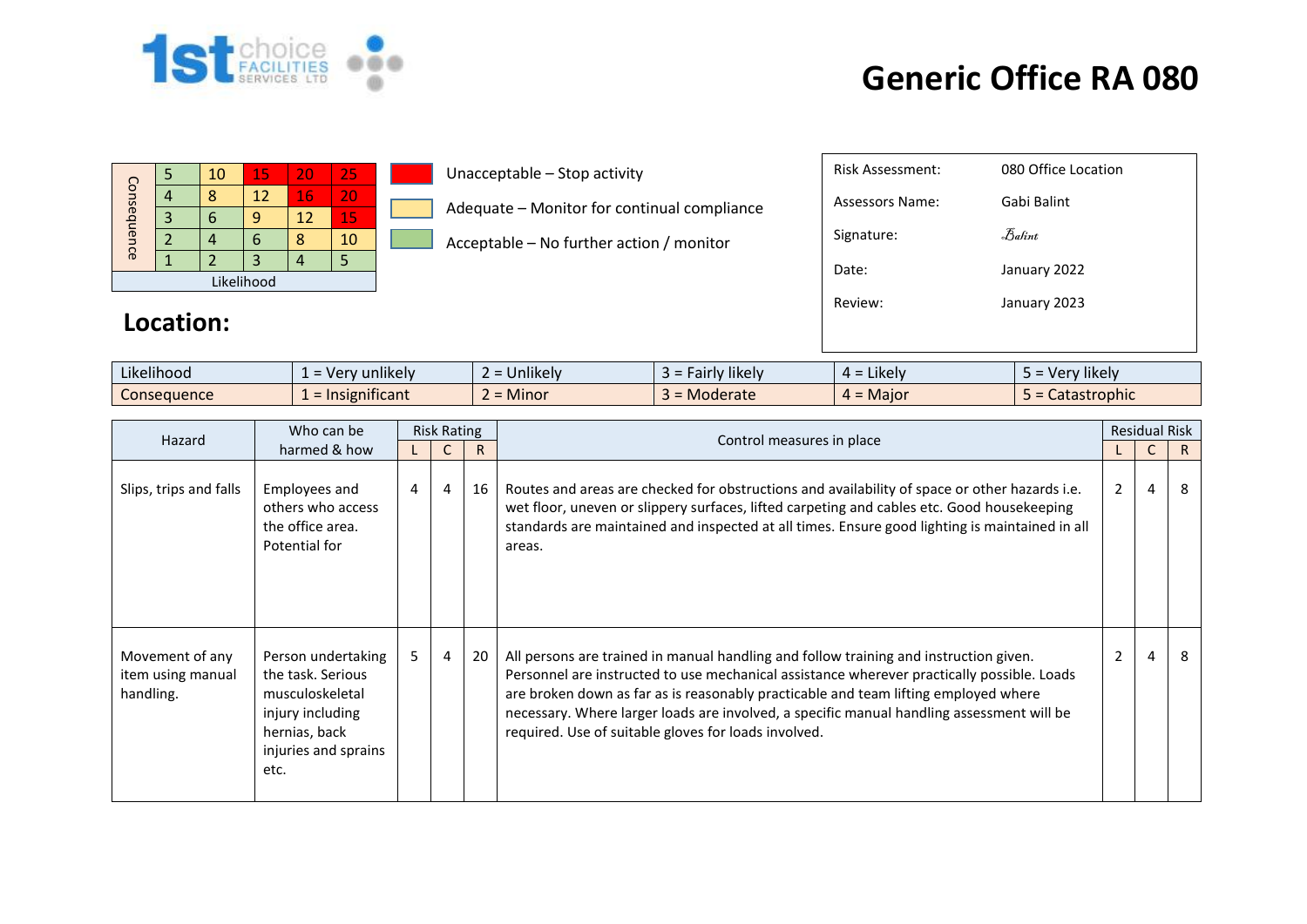

## **Generic Office RA 080**

| Hazard                             | Who can be                                                                                                                         |   | <b>Risk Rating</b> |              | Control measures in place                                                                                                                                                                                                                                                                                                                                                                             |                |              | <b>Residual Risk</b> |  |
|------------------------------------|------------------------------------------------------------------------------------------------------------------------------------|---|--------------------|--------------|-------------------------------------------------------------------------------------------------------------------------------------------------------------------------------------------------------------------------------------------------------------------------------------------------------------------------------------------------------------------------------------------------------|----------------|--------------|----------------------|--|
|                                    | harmed & how                                                                                                                       |   | $\mathsf C$        | $\mathsf{R}$ |                                                                                                                                                                                                                                                                                                                                                                                                       |                | $\mathsf{C}$ | $\mathsf{R}$         |  |
| Use of display<br>screen equipment | Personnel who use<br>DSE. Potential for ill<br>health,<br>musculoskeletal<br>damage, headaches<br>etc. through<br>ergonomic issues | 4 | 4                  | 16           | All personnel advised on the correct setting up of a workstation (contained within<br>policy document).<br>Personnel complete a DSE self-assessment that is reviewed at regular intervals by a<br>competent person.<br>Workstations maintained in a good condition.<br>Lighting adequate without glare<br>Work is planned to allow for regular breaks away from the screen<br>Noise levels controlled | $\overline{2}$ | 4            | 8                    |  |
| <b>Stress</b>                      | All personnel who<br>may be affected by<br>poor control in the<br>office environment<br>Inc. workloads,<br>bullying etc.           | 4 | 4                  | 16           | All personnel are aware of their job roles and responsibilities.<br>Availability of supervisors / management if personnel have issues Inc. feeling unwell<br>etc.<br>No bullying policy in place and enforced                                                                                                                                                                                         | $\overline{2}$ | 4            | 8                    |  |
| Electrical                         | Potential for shocks<br>or burns from<br>faulty electrical<br>equipment                                                            | 3 | 4                  | 12           | Employees aware of electrical equipment and report damaged items to line<br>manager.<br>Defective equipment quarantined.<br>Employees do not bring personal electrical items into the work environment.<br>PAT testing regime in place                                                                                                                                                                | $\mathbf{1}$   | 4            | 4                    |  |
| Fire                               | All personnel in the<br>office location and<br>others who may be<br>affected                                                       | 3 | 5                  | 15           | Fire awareness is covered at induction with regular refreshers undertaken.<br>$\bullet$<br>Fire drills practiced at regular intervals.<br>Escape routes maintained in a safe and clear condition.<br>$\bullet$<br>Adequate signage in place<br>Emergency assembly point maintained in a clear condition.                                                                                              | 2              | 5            | 10                   |  |